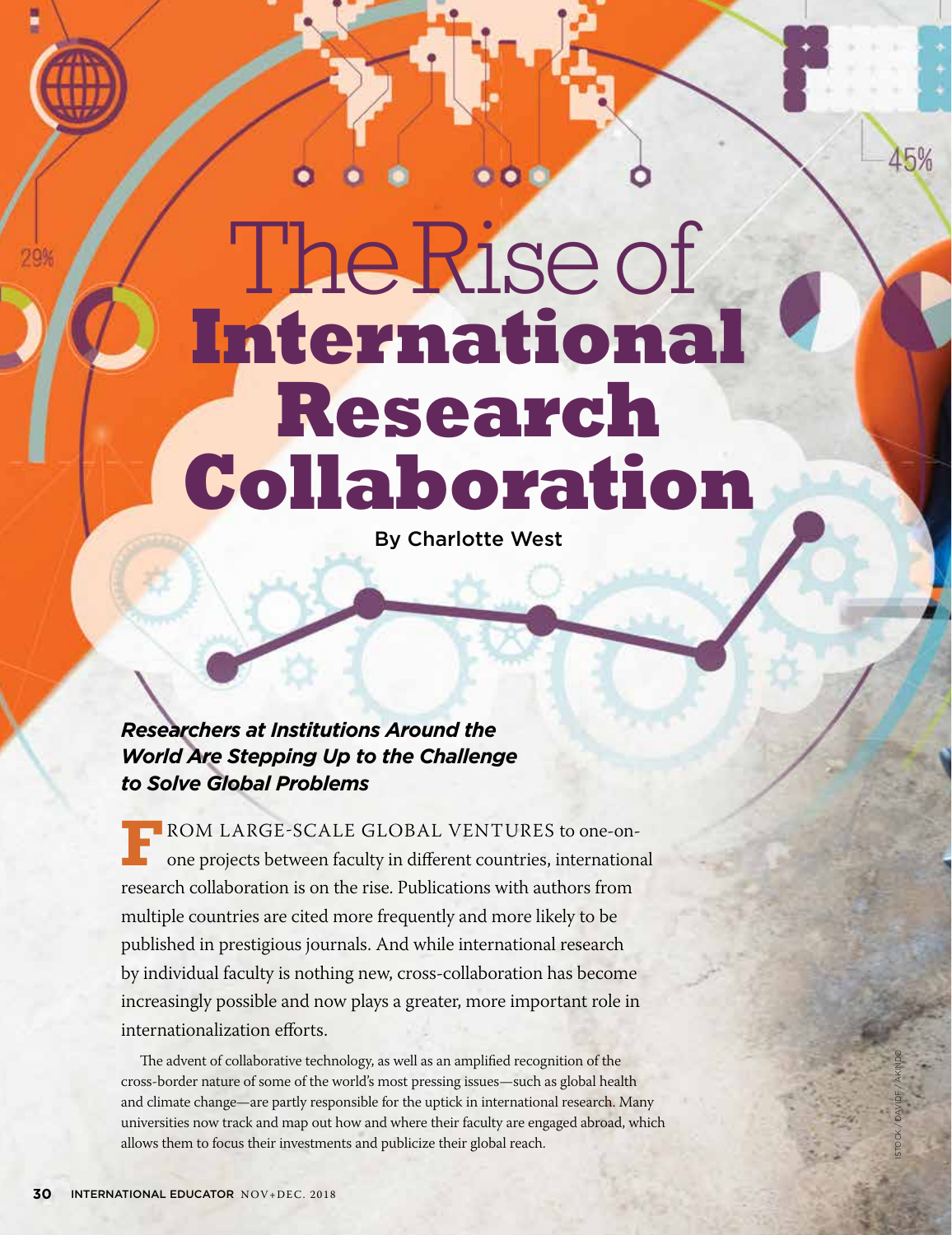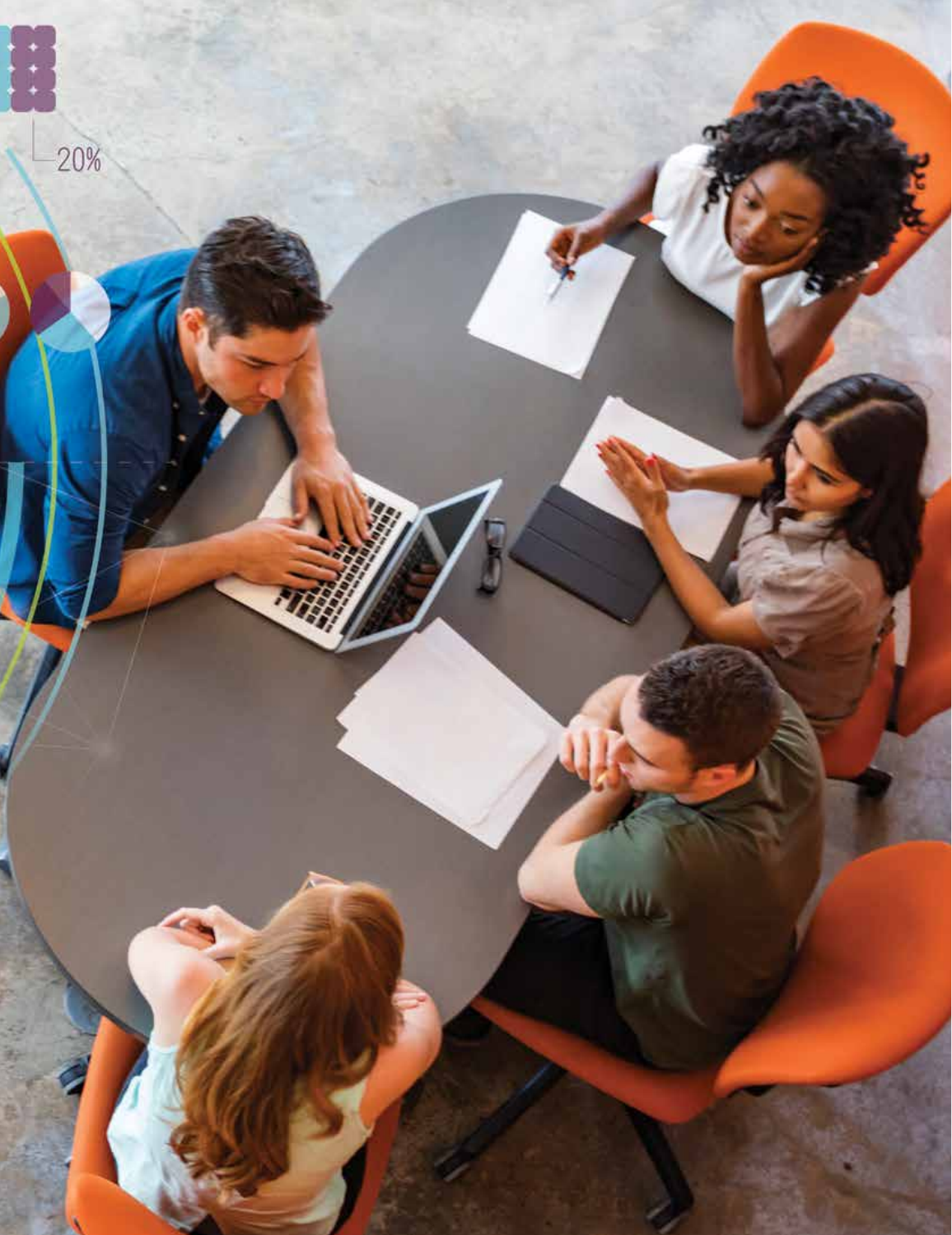In addition, senior international officers and international offices are playing a greater role in promoting international research, attracting international scholars, and defining how international research fits into the overall internationalization agenda.

## **The Growth of International Research Collaboration**

A combination of new opportunities and new pressures has led to an increase in international research collaboration, says Laura Rumbley, associate director of the Boston College Center for International Higher Education (CIHE).

"That's true not only for individual institutions, but also for entire countries and systems of higher education," she says. "We see a lot of impetus for collaboration because there are big questions around the world that may require a lot of different perspectives to come up with meaningful solutions. We are also seeing countries that are really trying to stand out on the global stage and attract talent."

Many U.S. institutions are increasingly focusing on large-scale, cross-

border research projects, often with support from agencies such as the United States Agency for International Development (USAID), on issues such as sustainable development, agriculture, climate change, global migration, and public health. Countries like China have also made major investments in both research and development (R&D) and higher education infrastructure. China's universities have gradually increased their global rankings through greater research output. The National Science Foundation's (NSF) *Science and Engineering Indicators 2018* report recently found that in 2016, the number of scientific publications from China exceeded those from the United States for the first time.

Joanna Regulska, vice provost and associate chancellor of global affairs at the University of California-Davis, adds that research agendas are increasingly being shaped by shifting political, policy, and funding climates, as well as new technological developments and evolving ecosystems. "The changing environment has pushed for new frontiers in transportation studies or energy efficiency research," she says. "Massive flows of refugees, migrants, and internally displaced populations around the world bring the need for new architectural and housing design, for energy solutions, for tools for access to education, and more for this displaced generation."

Addressing these issues requires cross-border collaboration, which is on the rise. According to the NSF report, the percentage of worldwide publications written by authors from at least two countries rose

**In the United States, approximately one-fourth of all science and engineering articles were internationally coauthored in 2006. This number grew to 37 percent by 2016.**



from 16.7 to 21.7 percent between 2006 and 2016. This was attributed to increasing global capabilities in R&D, an expanding pool of trained researchers, improvements in communications technology, and expanding networks of international scholars.

In the United States, approximately one-fourth of all science and engineering articles were internationally coauthored in 2006. This number grew to 37 percent by 2016. Authors based at U.S. institutions collaborate most frequently with

partners from China, which accounted for 22.9 percent of U.S. internationally coauthored publications in 2016. Other main research partners for the United States include Canada, Germany, and the United Kingdom.

Other research has reported similar findings. A 2017 study led by Caroline Wagner, a professor at the Ohio State University, found that the number of multiauthor scientific papers with collaborators from more than one country jumped from 10 to 25 percent between 1990 and 2015. The study also concluded that 58 more countries participated in international research in 2015 than in 1990.

The increase in the number of internationally coauthored publications and participating countries is not the only evidence of growth in international research collaborations. Studies suggest that universities are seeking ways to ensure long-term, cross-border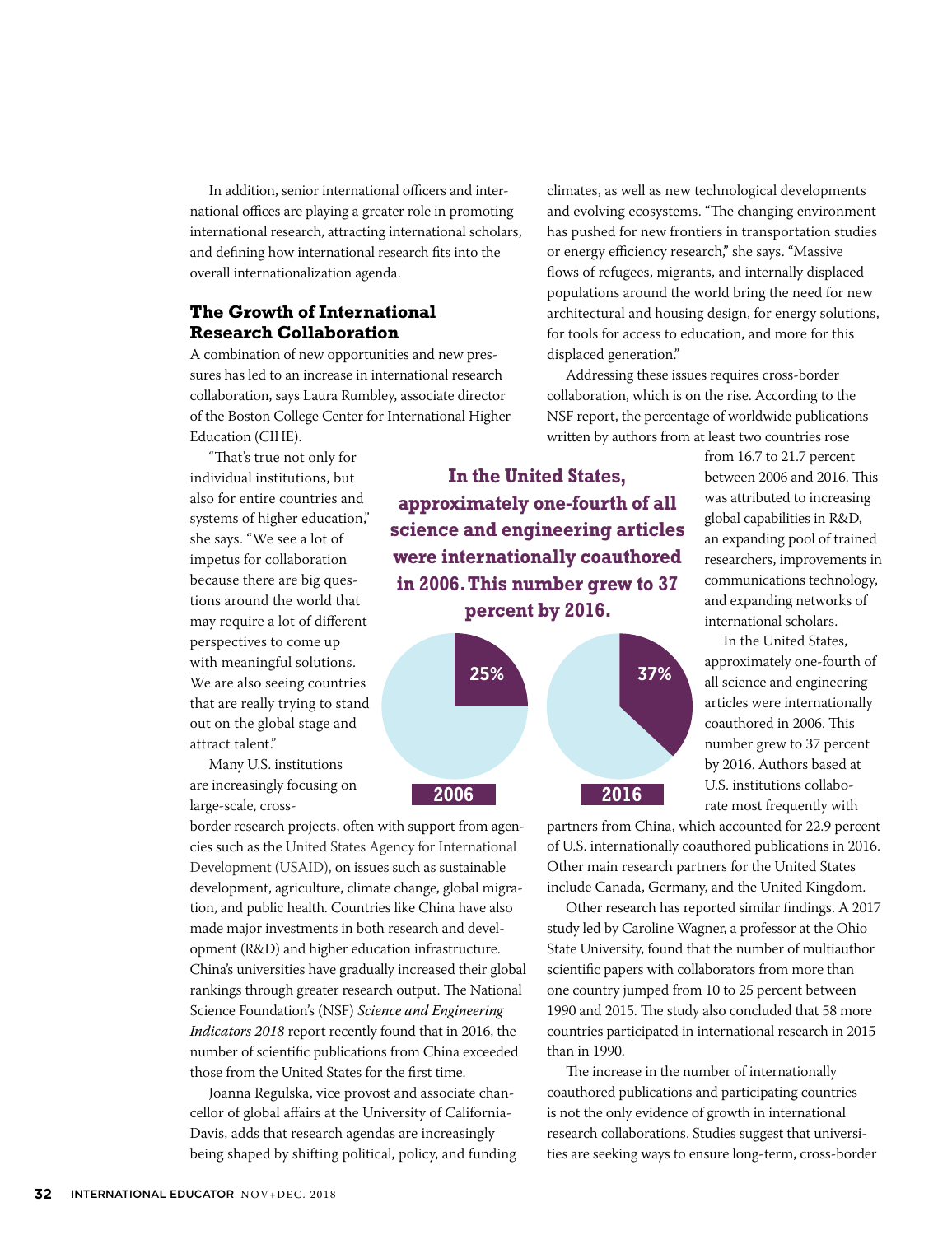partnerships. A 2016 study from the Georgia Institute of Technology (Georgia Tech) examining international university research ventures found that research universities in the United States are rapidly establishing facilities and specialized offices outside of their home

countries. Based on analysis of university websites, the research team found that 50 percent of top U.S. research universities have engaged in establishing international university research ventures, which range from research offices to branch campuses.

# **Strategies for International Offices to Promote International Research**

any international offices are playing a growing role in fostering international research opportunities on their campuses. Here are two cases of how institutions are successfully coordinating, tracking, funding, and supporting international research collaboration.

#### **University of South Florida**

The University of South Florida (USF) created what Associate Vice Provost for Research, Innovation, and Global Affairs Kiki Caruson refers to as a "community of practice around international research"—the Global Research Operations Work Group. USF then developed an online global research toolkit that brings together campus resources in one place. "We asked folks to come together and share the tools that they use in their worlds to navigate international research," Caruson explains.

The initiative extends beyond the international office and research office, she says. "It's also about enfranchising the people who process payroll, people in accounting who deal with the tax implications, and those who work with purchasing."

Another key element to facilitating international research is creating communication structures, according to Roger Brindley, who oversees USF World, the university's system-wide global engagement office, in his capacity as the system vice president.

"Every college has an associate dean who has a direct connection to the [senior international officer's] office," he says. "We call them associate deans for global. Most research universities have an associate dean for research in each college who is in direct communication with the vice president for research at that institution. Why not do that with your global work as well?"

#### **University of California-Davis**

Joanna Regulska, vice provost and associate chancellor of global affairs at the University of California-Davis (UC Davis), says her office focuses on three specific tactics to encourage faculty to participate in international research collaboration: informing, engaging, and supporting.

"We ensure an up-to-date website, distribute announcements about funding opportunities and workshops, present at faculty meetings, and provide specific information on existing partnerships and institutional relationships," she explains.

Engaging faculty requires recognition of their work, so UC Davis created a Chancellor's Award for International Engagement that showcases faculty members and staff for their outstanding international engagement in carrying out the university's mission. In 2017–18, UC Davis recognized undergraduate adviser Rosalind Christian for her innovation in global education advising, professor of parasitology Patricia Conrad for her international research and training of health science students, and professor of plant sciences Paul Gepts for his work on African beans.

UC Davis's international office also promotes international research through the Faculty and Staff Ambassadors program, which connects UC Davis faculty with partner institutions, funding agencies, alumni, parents, and supporters around the world during their travel plans abroad.

"There are many ways to support faculty, including providing country and regional briefings focused on research priorities, internationalization efforts, and funding opportunities; hosting workshops with representatives from funding agencies; and offering internal funding opportunities, such as seed grants for international activities or grants for regional faculty groups," Regulska says.

"All these activities aim to enable faculty, especially junior faculty, in starting international collaborations, which will in turn expand their network and increase their access to opportunities, including those that may not be available in the United States."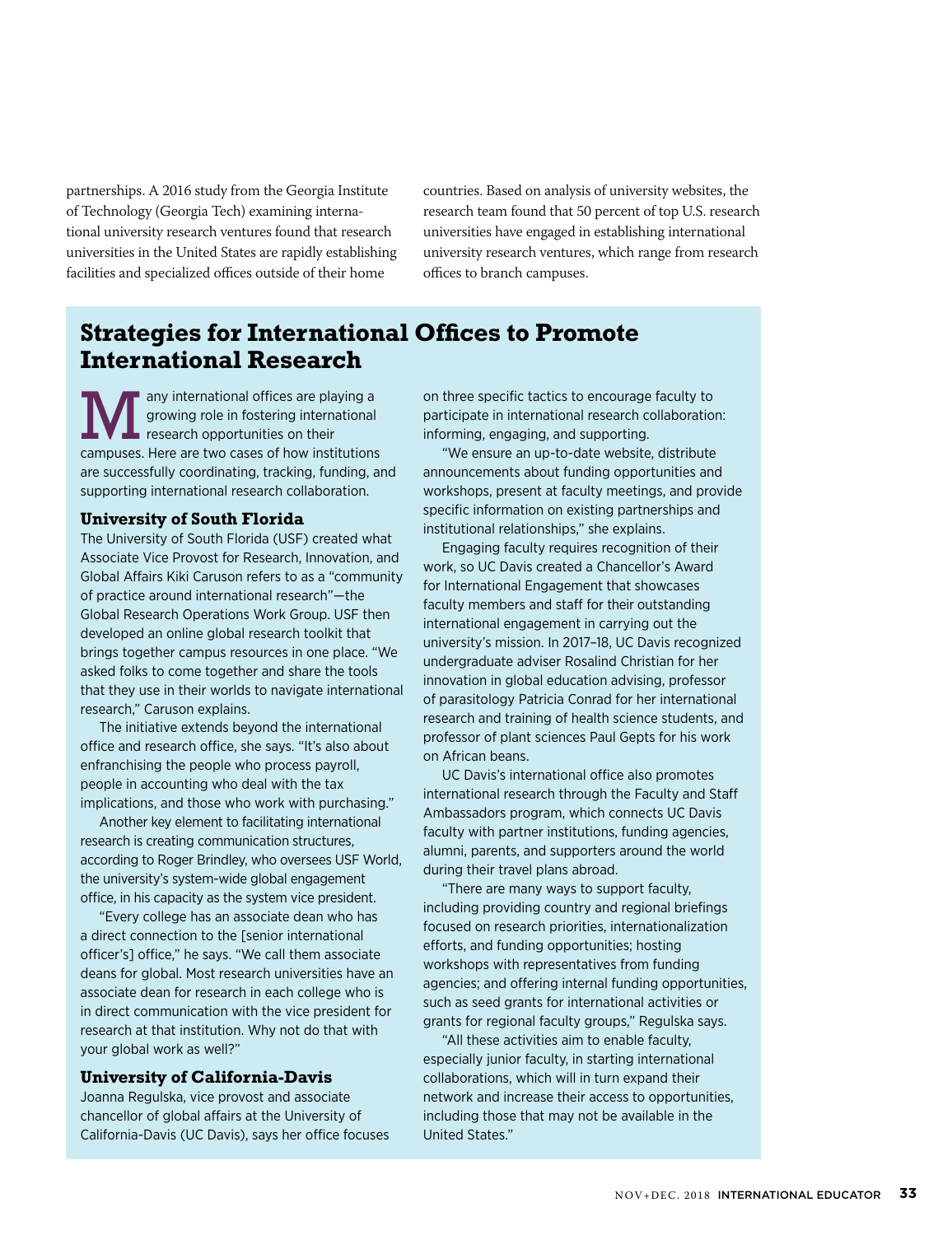According to the study, international university research ventures are often affiliated with teaching campuses. Georgia Tech, for example, operates a campus in Metz, France, where it offers courses in English as well as runs an international laboratory with the French National Center for Scientific Research (CNRS). Georgia Tech also collaborates with the National University of Singapore (NUS) to run The Logistics Institute-Asia Pacific (TLI-AP), which focuses on global logistics, information technology, industrial engineering, and supply chain management.

Regulska has witnessed the increased role of such cross-border collaboration over the last decade. "Networks, consortia, or multi-institutional hubs are serving more and more often as a base for large-scale research projects," she says. "This is both in response to the increasing complexities of scholarly work, but also in response to the benefits generated by the economies of scale of such large undertakings."

Even funding structures have evolved to rise to this shifting demand in international research. "Funding agencies have even begun to engage in multi-institutional agreements that allow for shaping common research agendas and cost-sharing for such initiatives," Regulska says.

### **Measuring International Research Collaboration**

While international research collaboration is increasingly prevalent, it is difficult to measure its value quantitatively. However, scholars are turning to economic impact as a benchmark to capture this value.

A 2017 study from Universities New Zealand, titled *Assessing Returns on International Collaboration*, states that "funding for international research collaboration initiatives contributes to GDP by increasing both the total number of researchers who undertake research and improving the quality of research completed by those who receive funding." International research collaborations, furthermore, tend to have higher returns on investment than domestic research projects.

Similarly, a 2015 report by the Australian Academy of Humanities, *Measuring the Value of International Research Collaboration*, concluded that international research collaboration contributes to research and nonresearch job creation, the development of regional communities, the ability to leverage domestic funding to receive international funding, and the encouragement

of trade and investment opportunities. Other analyses have looked at the value of investments in international research collaborations in specific sectors. According to the Global Health Technologies Coalition, U.S. government investment in global health R&D from 2007 to 2015 generated an estimated 200,000 new U.S. jobs and \$33 billion in economic growth.

Another measure of value is the impact factor of published work, referring to how often an article is cited. This can, in turn, boost an institution's standing in global rankings. "Every institution that pays attention to international rankings knows that one of the factors these ranking systems use is a citation index," explains Anthony Ogden, associate vice provost for global engagement at the University of Wyoming. "If I publish with a coauthor from another country, my citation index goes higher."

A 2014 study, "The Scientific Impact of Nations: Journal Placement and Citation Performance," which reviews the scientific impact of 1.25 million journal articles, confirmed this dynamic. Not only are papers with authors from multiple countries cited more often, they are also more likely to appear in more prestigious journals.

Ogden says that investments in international research can therefore be very strategic. "Internationally oriented research…improves our rankings, as well as our reputations. Those rankings also play into [how many] international students and scholars come here," he says.

#### **The Role of the International Office**

A university's global rankings can be a major factor in attracting international students and scholars. While the international office has an obvious role to play in supporting international students and scholars through visa assistance, there is an increasing number of other ways that international offices help promote international research as part of the institution's larger internationalization agenda.

Some institutions, such as the University of Florida (UF) and Texas Tech University (TTU), have established research units within their international offices that coordinate with the university-wide offices of research. The research functions include providing seed funding, assisting with grant writing, and ensuring compliance with university and funder regulations.

"My office works with faculty to encourage international engagement," says Sandra Russo, director of the UF Office for Global Research Engagement. "We encourage them to go after grants, often helping them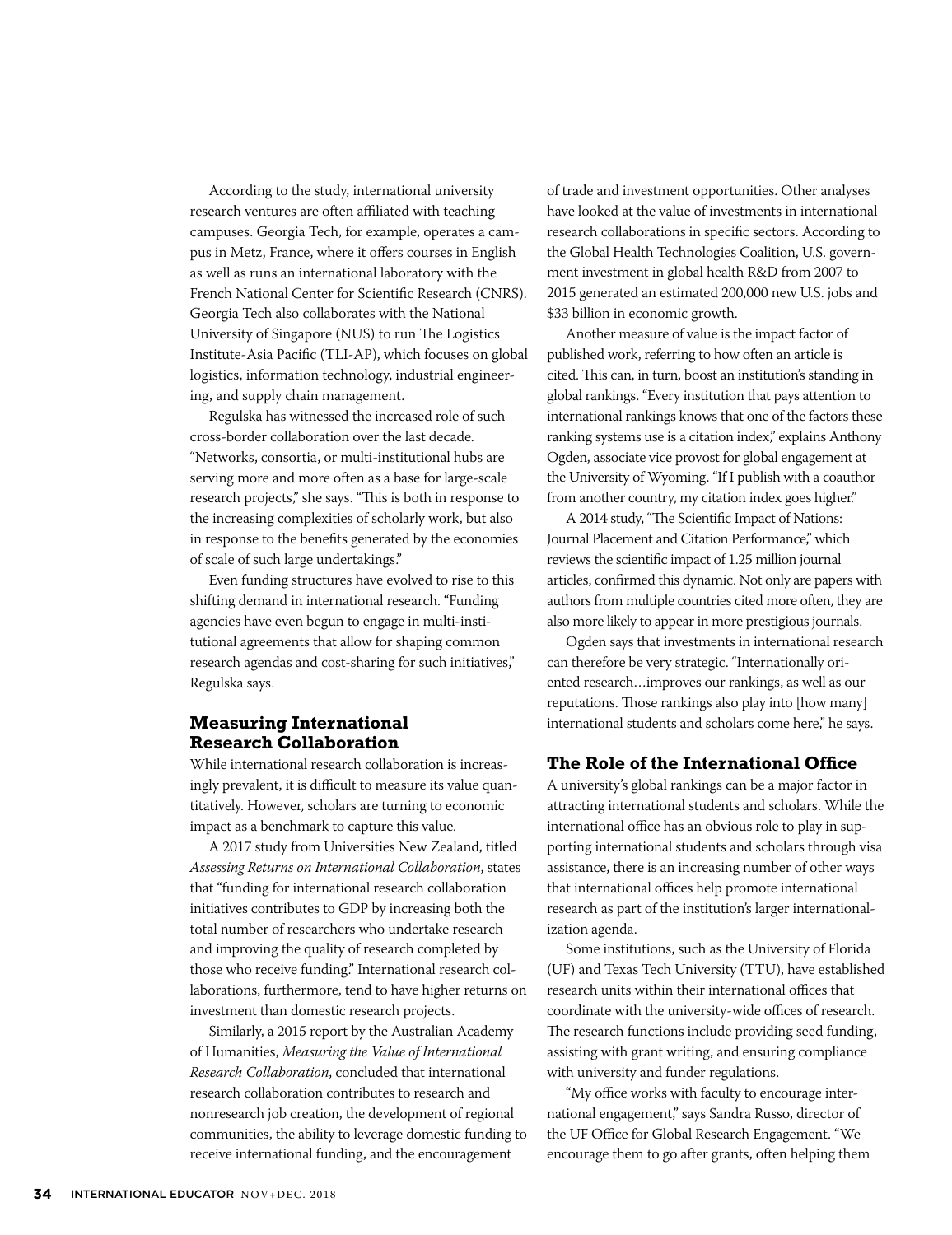# **Research Spotlight: Chrystal George Mwangi**

### *Recipient of the 2018 NAFSA Innovative Research in International Education Award*

t was only natural that Chrystal George Mwangi would bring a global lens to her work as the assistant professor of higher education at the University of Massachusetts-Amherst. The daughter of an immigrant from the Caribbean, George Mwangi often visited family abroad while growing up.

"Having that transnational lens was never unusual for me. It was always a part of who I was," George Mwangi says.

She began her career in higher education as an administrator working with issues such as diversity and multiculturalism before undertaking a PhD program at the University of Maryland-College Park. "As a doctoral student, I saw that there was a lack of talking about internationalization as a goal in terms of issues of diversity and social justice. It was oftentimes talked about as being a financial contribution to the campus," George Mwangi explains.

Her doctoral dissertation, which examined how African immigrant families gained access to higher education in the United States, also focused on mobility and migration. Her dissertation helped pave the way for her more recent research on internationalization, which was recognized with the NAFSA Innovative Research in International Education Award in May 2018 from the Teaching, Learning, and Scholarship Knowledge Community (TLS KC).

The award celebrates new and innovative research that shows potential or demonstrated significance in the field of international education. The TLS KC committee recognized George Mwangi for her research project, "Partner Positioning: Examining International Higher Education Partnerships Through a Mutuality Lens." The project examined 60 international higher education partnerships that received funding for international development projects through the United States Agency for International Development (USAID).

"A lot of research on international higher

through the proposal process. Sometimes we run grants through my office, especially when the topic meshes well with our interests. We also encourage interdisciplinary work that crosses college boundaries."

Institutions are also beginning to track where their faculty are working internationally in an effort to

education focuses on outcomes that happen as a result of partnerships. I wanted to understand what dynamics were at play in the relationships, particularly between higher education institutions in the United States with partners who are in what I call the majority world"—areas in which most of the world's population and landmass are located, but are often economically poorer, George Mwangi says.

"Using a framework of mutuality, I wanted to know if these partnerships were mutually reinforcing and mutually beneficial for both partners," she says.

She found that the partnerships were most often characterized by unequal footing from the very beginning, partly because the funding was situated in the U.S. institution. "Both sides go into the partnerships with authentic intentions, but there was a power imbalance from the get-go," she says.

The U.S. partner was almost always looked to as the expert, despite the fact that the international partner had a better understanding of its own societal context.

George Mwangi says this skewed relationship points to a need for higher education institutions in the United States to provide training and professional development to ensure that faculty and students going abroad are working with other countries in ways that are mutually beneficial and reciprocal. Grant funders should also consider the ways in which they structure opportunities for institutions both in the United States and abroad to participate in internationalization efforts.

George Mwangi intends for her work on internationalization to have an impact, which is one of the reasons the TLC KC recognized it. "I don't just want my research to sit on a shelf," she says. "I hope it can bridge the gap between research and practice."

*NAFSA welcomes submissions and nominations for the 2019 Innovative Research in International Education Award through January 25, 2019. To submit or nominate someone, visit bit.ly/TLSAward.*

map their global research footprint. The University of South Florida (USF) has implemented a database called Global Discovery Hub to track where faculty are active abroad.

"We collect information from internal and external sources and we feed it into the hub so that we can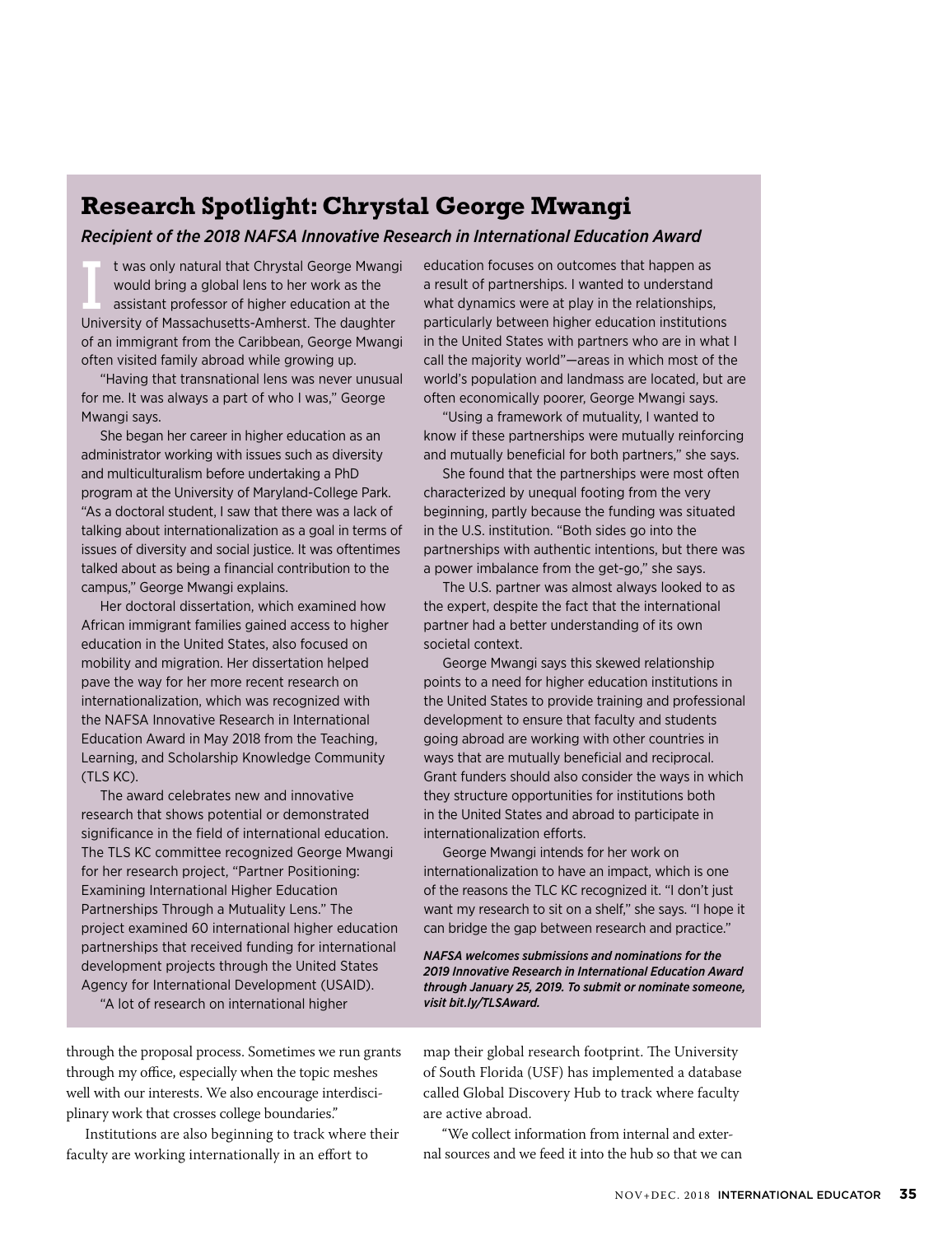

# **"International scholars often bring a fresh or different approach to an issue; they bring their experience and culture to the campus and the community."**

—Joan Goodman-Williamson, Texas Tech University

get in a footprint of what our faculty are doing and where," explains Kiki Caruson, associate vice provost for research, innovation, and global affairs. "It's not confined to research, but teaching, professional development, and even conference presentations. That allows us to begin to connect the dots across partnerships, across what faculty are doing, where our students are coming from, and where they're going."

The database enables USF to identify regions where they are most engaged, so they can focus on supporting more strategic partnerships in those areas. "When we began this endeavor, we thought we had an idea

of where our regions of emphasis were," Caruson says. "We were looking at Brazil, China, and India. What we found is that there's a tremendous amount of high-quality, high-impact research going on with partners in Canada."

"Virtually every one of our colleges is represented in a research collaboration with a collaborator in Canada from marine science, to natural sciences, to art history, to public health, to business. USF has 75 researchers working in active initiatives with Canadian colleagues at this time," Caruson says.

## **Challenges to the International Research Community**

Just as creating opportunities for faculty to engage in research abroad is an important element of campus internationalization, so too is fostering the academic mobility of international scholars, both short-term visitors and permanent faculty hired from abroad.

Many international scholars are interested in working in the United States at a particular institution due to a strong program or discipline that is at the cutting edge of research, or the opportunity to work with a particular faculty member whose work has had an impact on a particular area, says Joan Goodman-Williamson, director of international relations at Texas Tech University.

For example, USF runs the Ghana Scholars Program, which brings junior faculty from the University of Ghana to Florida to conduct research with a USF faculty mentor in fields ranging from geography to global health. In Ghana, professors have a heavy teaching load, so the opportunity to work at USF gives them dedicated time to focus on their research.

"That's been very successful in catalyzing work across disciplines and across scholars at the University of Ghana, who bring great ideas and great perspectives to our campus," Caruson says. "The next phase is for our faculty to go to Ghana to continue these partnerships and to attract external funding."

For U.S. institutions, having international scholars on campus can help enrich teaching and research. "International scholars and researchers bring their knowledge, expertise, and certain unique sets of skills that make them a powerful and valuable contribution to the university," Goodman-Williamson says. "International scholars often bring a fresh or different approach to an issue; they bring their experience and culture to the campus and the community."